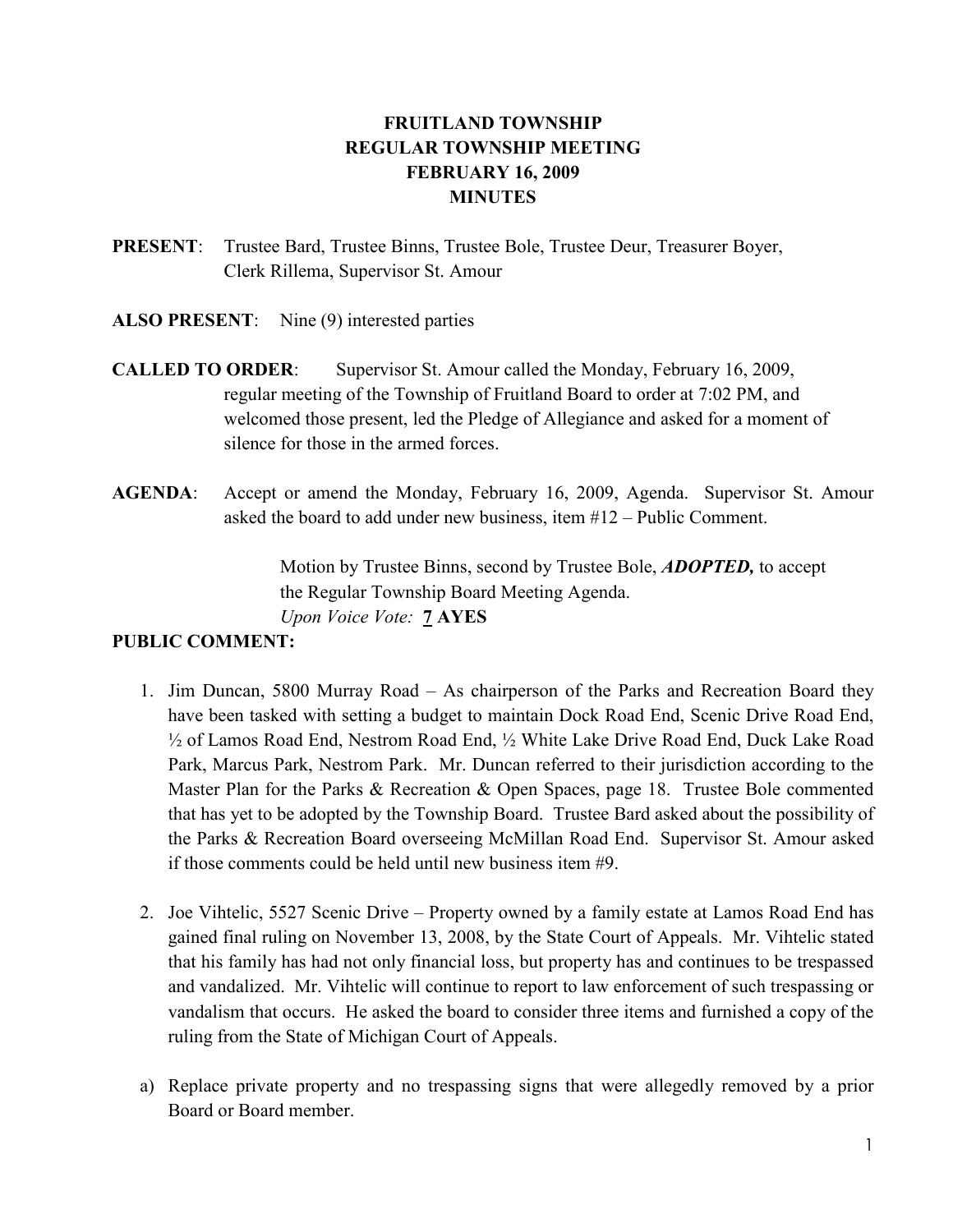- b) Inform neighbors and public at large of status of property ownership
- c) Construct a fence on property to clearly define property lines.

Supervisor St. Amour asked the members of the Board to make comments during new business #2.

- 3. Al VandeVusse, 2784 Scenic Drive Commented that his property backs up to what was referred to in the past as "paradise". He erected a fence and trespassing and vandalism discontinued. He stated that he would hope that this township board would not spend any of township taxpayers' money on building a fence at Lamos Road End, with no offense to the Vihtelic family.
- 4. David Reid, 2709 Nestrom Road Inquiring how to get the dirt part of Nestrom Road paved. He too has trespassing and vandalism occurring on his property because of the status of the road. Supervisor St. Amour asked Mr. Reed to contact Trustee Bole who serves on our Citizen's Advisory Road Committee but also commented that getting that road paved would likely be impossible any time soon because of the state of the economy and lack of money budgeted to Muskegon County Road Commission.
- 5. Denise Irey, 2290 Nestrom Road Frustrated by trespassing and vandalism occurring on Nestrom Road and lack of police enforcement in area. Supervisor St. Amour asked Ms. Irey to contact Trustee Bard, who serves on our Citizen's Advisory Law Enforcement Committee.
- 6. Judy Marcinkowski, 3767 Jay Road Commented about 28 years ago that their property was a haven also for trespassing and vandalism. She praised the Board of Fruitland Township at the time for working with her to put in a street light, they constructed a fence and hence the behavior ceased. She also serves on the Citizen's Advisory Law Enforcement Committee and welcomed all in attendance to take the on-line survey about law enforcement that is on our Fruitland Township website.
- MINUTES: Accept or amend the January 13,2009, Work Session minutes, January 19, 2009, Regular Meeting minutes and the February 4, 2009, Budget Work Session minutes.

Motion by Treasurer Boyer, second from Trustee Bard, **ADOPTED**, to accept the January 13, 2009 Work Session minutes, February 4, 2009 Budget Work Session minutes, as written and amend the January 19, 2009 Regular Board minutes to correct Receipt amount from \$130,605.65 to \$197,181.41 and Total Bank Balance w/CD's from \$784,456.41 to \$921,368.28. Upon Voice Vote: **7 AYES**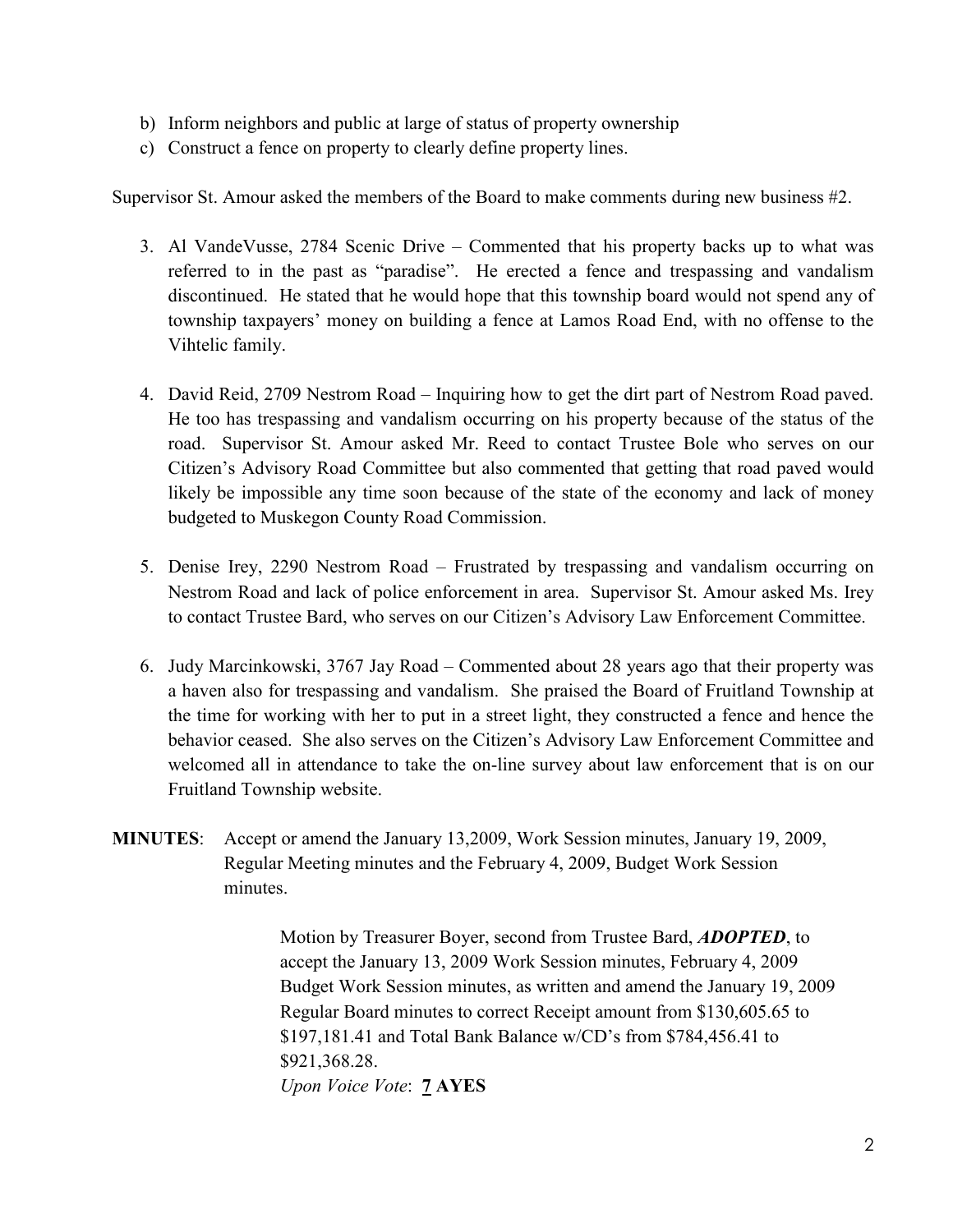Treasurer Boyer was asked by Trustee Deur the reason for the amendment. Treasurer Boyer explained that a column in her spreadsheet was overlooked during the creation of her spreadsheet and a State Shared Revenue had been received which caused the revenues to change.

RECEIPTS AND DISBURSEMENTS: Accept or amend report of Receipts of \$118,233.47 and total Bank Balance and Certificate of Deposits in the amount of \$921,953.53 as of January 31, 2009, as reported by Debbie Boyer, Fruitland Township Treasurer, CPFA and approve or amend Total General Fund Disbursements in the amount of \$79,079.82 for the period of January 1, 2009 through January 31, 2009, as reported by Karolyn Rillema, Fruitland Township Clerk.

> Motion by Clerk Rillema, second by Trustee Deur, **ADOPTED**, to accept report of Receipts of \$118,233.47 and total Bank Balance and Certificate of Deposits in the amount of \$921,953.53 as of January 31, 2009, as reported by Debbie Boyer, Fruitland Township Treasurer, CPFA and approve Total General Fund Disbursements in the amount of \$79,079.82 for the period of January 1, 2009 through January 31, 2009, as reported by Karolyn Rillema, Fruitland Township Clerk. Upon Voice Vote: 7 AYES

ANNOUNCEMENTS: Supervisor St. Amour announced that Sheriff Dean Roessler and County Commissioner Ken Mahoney were in attendance this evening. Supervisor St. Amour stated that he handed out to all board members information regarding the Metro Authority Fund for possible money to be used for culvert repair, a letter received tonight from Ms. Lisa Stewart, 1562 Duck Lake Road with an update on the recently purchased property, and information from Attorney Eklund regarding liability for volunteers and employees of Fruitland Township.

- E-News Supervisor St. Amour announced we currently have approximately 215 residents receiving e-news on a weekly basis.
- Zoning Board of Appeal Supervisor St. Amour stated that a hearing is scheduled for February 23, 2009 at 7:00 PM.
- Board of Review Supervisor St. Amour stated that if citizens would like to be heard, to please call the township hall and schedule a time.
- Upcoming Meetings Supervisor St. Amour announced the upcoming meeting dates for budget work sessions, regular township board work sessions and meetings and the public budget review meeting. They are posted at the Township hall and are available on the website.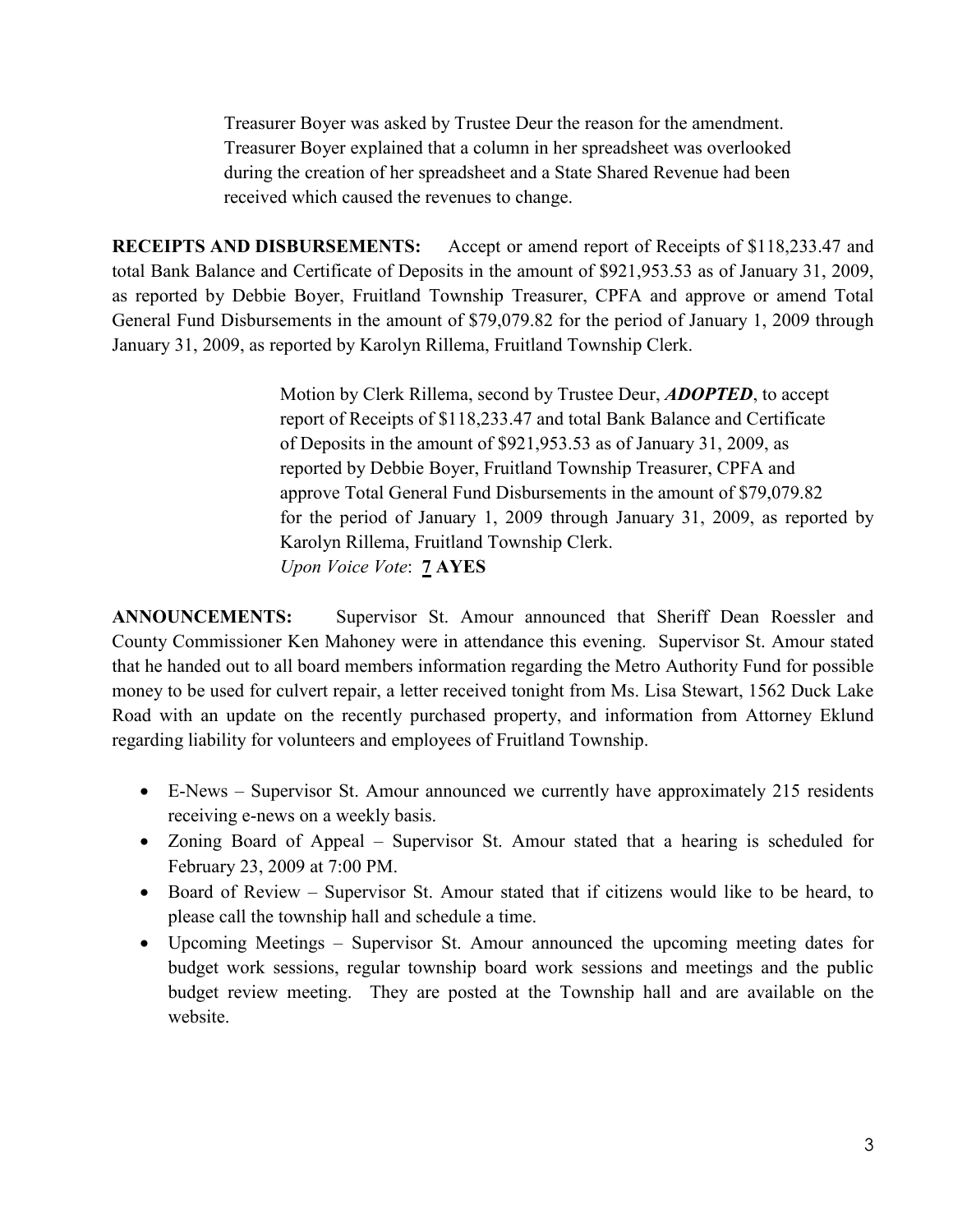CONSENT AGENDA: Approve or amend all appointments as listed on the Consent Agenda.

- Citizen's Advisory Marcus Park Committee (6 month term, February 16, 2009 August 31, 2009) Bill Traynor, Joe Shelton, Butch Hubers, Jerry Rumps, Jim Kobza, Bruce Rissi, Jim Duncan (Parks & Recreation Commission), Karolyn Rillema (Board Representative), Sam St Amour (Board Representative
- Citizen's Advisory Wireless Service Committee (1 year term, January 1, 2009 December 31, 2009) Dave Rikkers

 Motion by Clerk Rillema, second by Trustee Boles, ADOPTED, to approve all appointments listed on the Consent Agenda as stated. Upon Voice Vote: 7 AYES

### COMMITTEE/BOARD UPDATES:

- White Lake Ambulance Authority Trustee Bard In 2008, WLAA received 1516 calls of which 135 were in Fruitland Township. Jean Dresen has been appointed the permanent director. There are currently 6 full time paramedics, 1 part time office staff, and 22 part time paramedics/emt-basics/emt-specialists. The WLAA has a lawsuit brought against them by the former Director for Open Meetings Act and Freedom of Information alleged violations.
- White Lake Fire Authority Treasurer Boyer A visit to the Duck Lake Fire Station brought forth a list of necessary repairs such as the septic system and other items to be considered. A review of the Articles of Incorporation to be updated and a review of the lease for the Duck Lake Fire Station were approved motions at the last WLFA meeting.
- Parks & Recreation Commission Trustee Binns The commission met to work on the 2009-10 budget, will be designing a brochure for the Museum, willing to take the Sports-n-Shorts program under their supervision, early stages of sponsoring a 5k/10k walk/run in July, providing a weather monitoring station at the Museum and researching a Historical Marker from the State for the Museum.
- Citizen's Advisory Road Committee Trustee Bole A tentative meeting will be scheduled for next week – weather pending.
- Citizen's Advisory Law Enforcement Committee Trustee Bard Completion of the online survey at the end of the month and the next meeting is scheduled February 26, 2009 @ 6:30 PM.
- Planning Commission Trustee Deur Public hearings were held on February 4, 2009 and results from two of those hearings will be discussed under New Business  $#10 \& #11$ . In addition, the Planning Commission approved Zoning Ordinance amendments allowing wind turbines in Fruitland Township, which will be presented to the Board at its March meetings. A new committee will be appointed to consider changes to zoning ordinances with Don Sandel, Sally Garvey and Willie Josephson.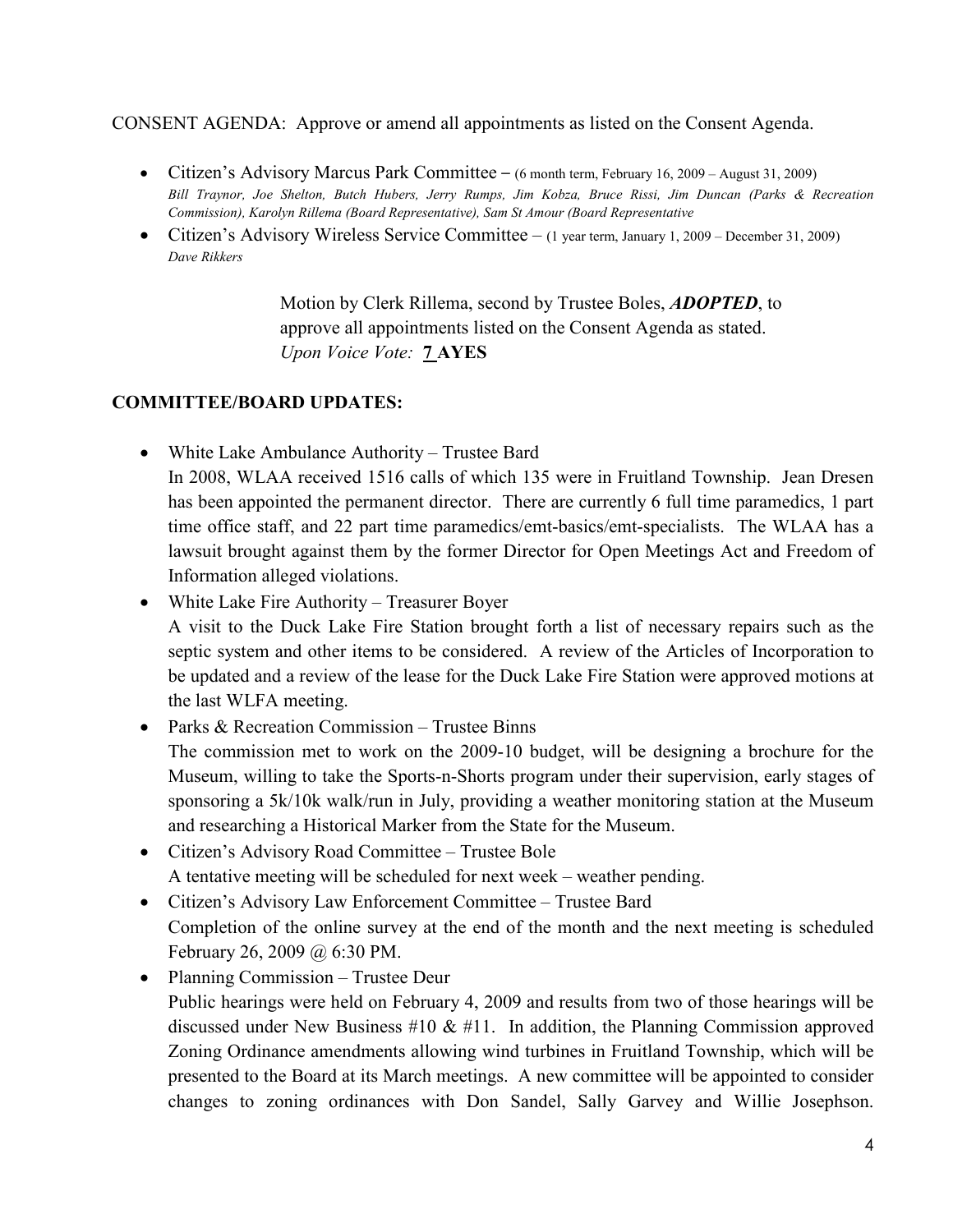Treasurer Boyer and Trustee Bole asked about Don Sandel attending these committee meetings outside of a normal workday as it would possibly put him over the two meetings allowed each month and be an additional cost. The Duck Lake State Park Zoning Committee has presented a draft recommendation regarding re-zoning this area.

- Citizen's Advisory Dry Hydrant Committee Trustee Binns The committee has met several times now and is researching costs to possibly install dry hydrants near Lakeside Inn and Marcus Park. Both Murray Road and Dock Road dry hydrants are in working condition.
- Citizen's Advisory McMillan Road End Committee Trustee Bard Jeff Auch has informed Nancy Johnson, that the \$2000.00 DEQ permit is not required but a \$50.00 permit 91 (Soil erosion permit) from Muskegon County Public Works is required. Arbor Care was contracted last fall to trim trees on site but will be out this Thursday weather permitting.
- Citizen's Advisory Community Building Committee Supervisor St. Amour Committee cleaned out unnecessary items and has asked Troy DeBrot, Building Official, to inspect several areas in the building for necessary repair.
- Citizen's Advisory Wireless Committee Trustee Deur Had their first organizational and nominated Steve Nagengast as Chairman and Connie Learman as Secretary. The next meeting is scheduled March 23, 2009 @ 6:00 PM.
- Citizen's Advisory Scenic Drive Committee Supervisor St Amour A meeting with both Laketon & Fruitland Township residents is scheduled for February 19, 2009, to discuss tree removal for the repaving of Scenic Drive.
- Citizen's Advisory Marcus Park Committee Supervisor St Amour A meeting was held and the group agreed to become part of the advisory group. The next meeting is scheduled for March 12, 2009 @ 7:00 PM.
- Zoning Board Of Appeals Trustee Bole A hearing is scheduled for February 23, 2009 @ 7:00 PM regarding 5623 Murray Road.
- Citizen's Advisory Blueberry Festival Committee Trustee Binns Transition year to build a core volunteer group to possibly host the Blueberry Festival in year 2010. Currently plans for a 5k/10k walk/run are being discussed by the Parks & Recreation Commission in conjunction with the Fruitland Covenant Church hosting the Blueberry Pancake Breakfast.

## OLD BUSINESS:

- 1. Marcus Park Next meeting with Citizen's Advisory Marcus Park Committee on March 12, 2009 at 7:00 PM.
- 2. Policies & Procedures Handbook Sections 1, 2 & 3 have been received back by Attorney Eklund. Trustee Binns stated that there are still a few grammatical errors to be corrected.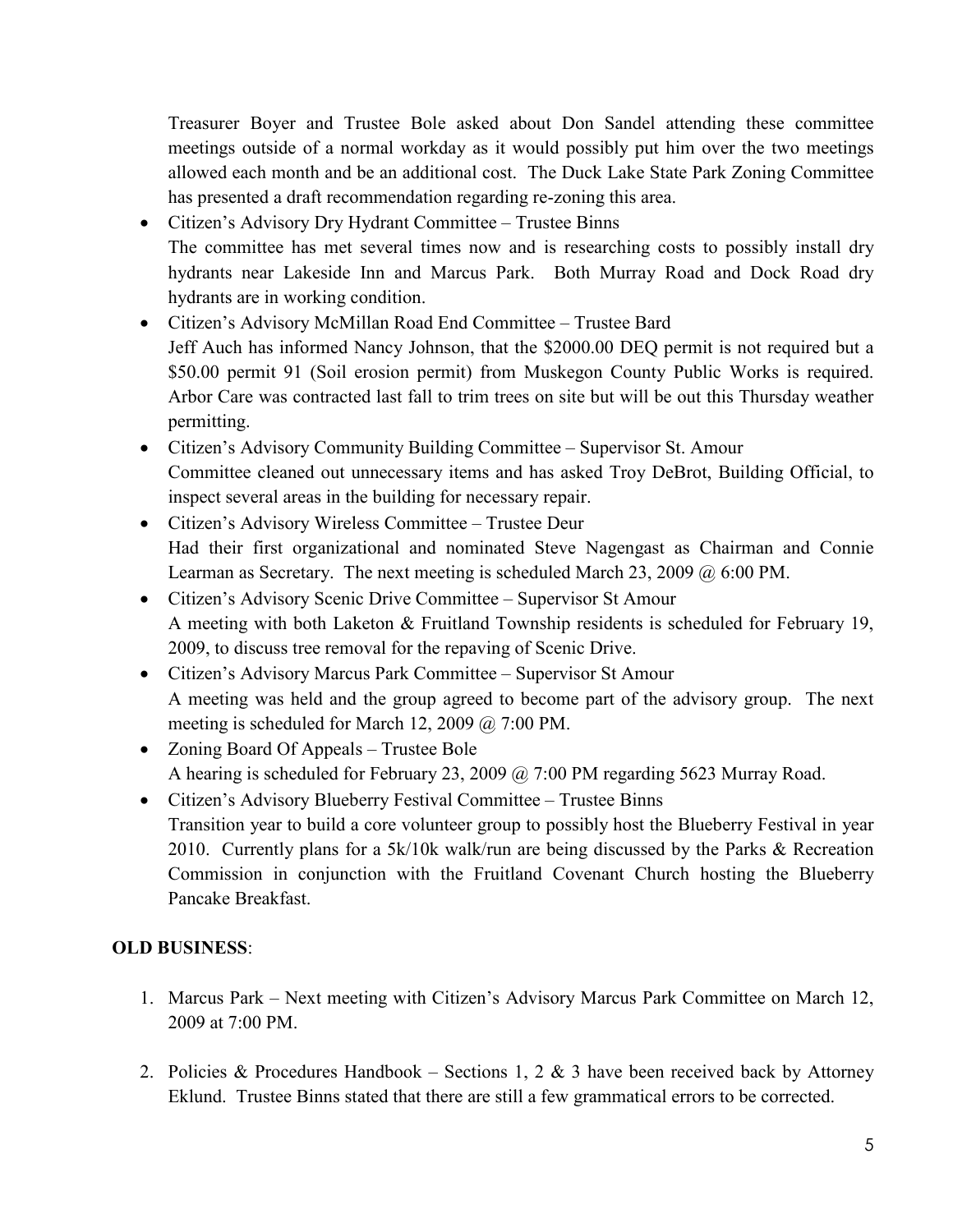Motion by Treasurer Boyer, second by Trustee Bard, ADOPTED, to approve the Policies and Procedures Handbook, sections 1, 2 and 3 that have been reviewed by Attorney Eklund and recommended changes made. Upon Voice Vote: **7 AYES** 

Clerk Rillema stated that Trustee Deur, Treasurer Boyer and herself have started reviewing sections 4.0 – 4.6 and have found that it references later sections and would like to be assigned sections  $4.7 - 4.11$  and provide the Board with section  $4.0 - 4.11$  at the March Work Session. Supervisor St. Amour granted that request.

- 3. Nord Road No report
- 4. Nestrom Road No report
- 5. 1562 Duck Lake Road letter received from Ms. Stewart regarding an update of recently purchased property. Decision of property evaluation due by April 16, 2009.
- 6. 5623 Murray Road Zoning Board of Appeals hearing February 23, 2009 at 7:00 PM
- 7. Duncan Property Sale Letter has been sent to Ms. Duncan from Attorney Eklund regarding closing procedures for land purchase from Fruitland Township.
- 8. 1994 Truck No report
- 9. Maintenance/Ecology Station/Punch Cards

Supervisor St. Amour stated that the Ecology Station is running in a deficit for 2008-09. After discussing this issue at the budget work session, it is the Boards wishes to review and make necessary changes.

> Motion by Trustee Bard, second by Trustee Deur, ADOPTED, to appoint the Supervisor, Clerk and Treasurer to accomplish the following by April 1, 2009: (1) Make the position of Ecology Station Attendant redundant. (2) Add the duties of this Ecology Station Attendant to the Maintenance Position and adjust his schedule with no increase in pay. (3) Get signage approved to go to punch card only, sell punch cards at the Ecology Station and Township at full price. (4) Review rates to balance Ecology Station as a break-even department. (5) Negotiate with Allied Waste or others for reduction in costs for services.

Upon Voice Vote: 7 AYES

#### 10. Blank Road Culvert – No report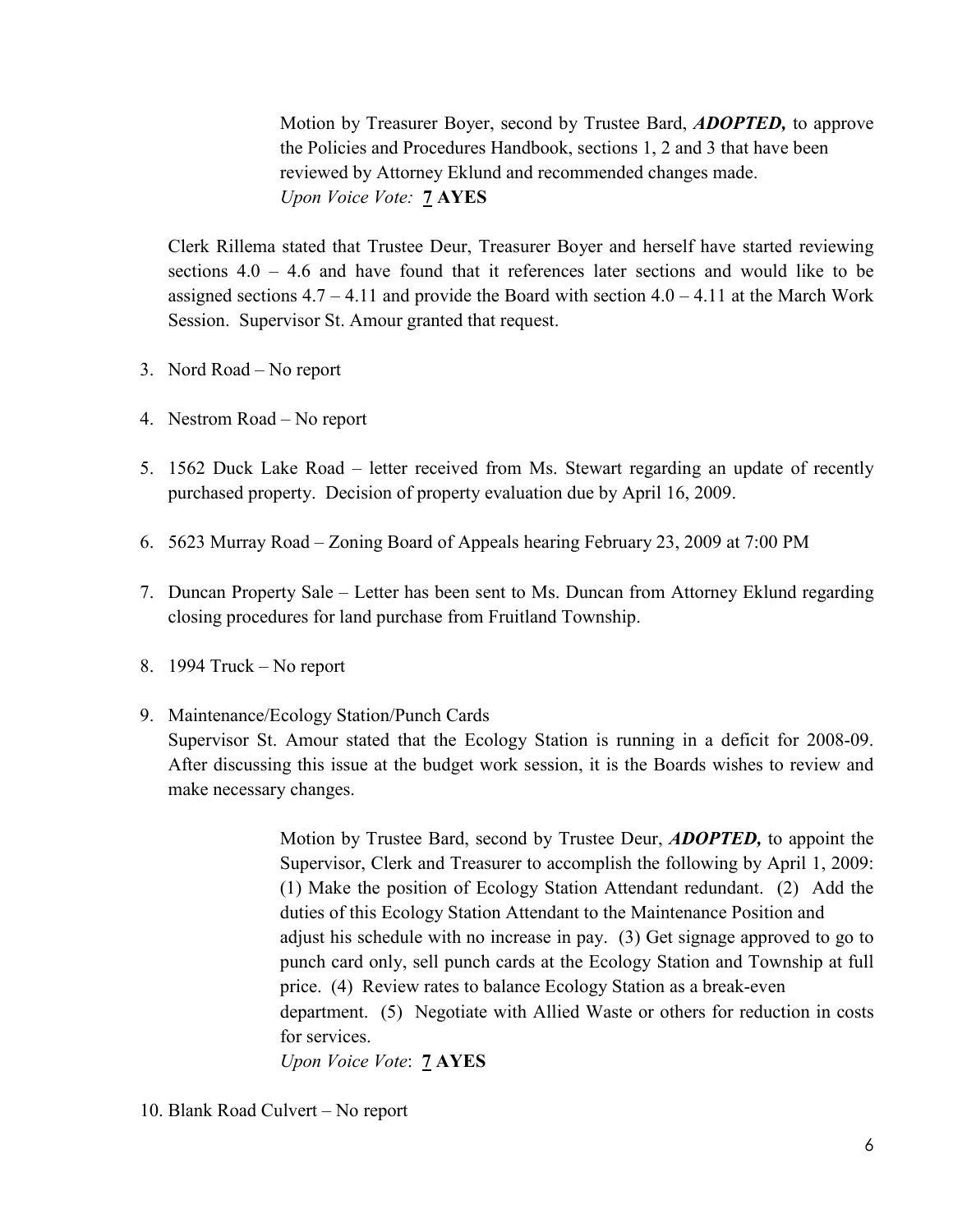- 11. Blueberry Festival Citizen's Advisory Blueberry Festival Committee to be formed if interest is acquired to put forth plans for 2010. Contact person is Trustee Binns.
- 12. Fruitland Township Representation Supervisor St. Amour stated that he received a letter back from West Michigan Shoreline Regional Development Committee in regards to Public Act 226 requesting it be discussed at the next JPC meeting. Carol Kooistra will attend the next few meetings of the Muskegon Area Wide Implementation Plan and will be making a recommendation to decide if we should continue attending and who should attend on behalf of Fruitland Township. Mr. Garner of Muskegon Area First attended the February 10, 2009, Work Session. After discussion of whether to continue membership, a motion was presented.

Motion by Trustee Deur, second by Trustee Binns, **ADOPTED**, to approve joining the Muskegon Area First ( with a complimentary membership to Muskegon Area Chamber of Commerce) at a reduced rate lower than \$3665.00 in consideration of our overpayment for five of the last six years to the Muskegon Area Chamber of Commerce and that we actively monitor Muskegon Area First's activities over the next twelve months to ensure that we are satisfied with their economic development activities on behalf of Muskegon County.

Motion by Clerk Rillema, second by Trustee Deur, **ADOPTED**, to suspend open floor discussion to allow Supervisor St. Amour to ask Commissioner Mahoney and Sheriff Roessler if their departments are involved with Muskegon Area First. Both spoke very highly of the group and are satisfied with the involvement with the organization.

Motion by Trustee Bole, second by Trustee Deur, **ADOPTED**, to close open floor discussion.

 Clerk Rillema read by the motion on the floor: ROLL CALL VOTE: Trustee Bole NAY, Treasurer Boyer AYE, Clerk Rillema AYE, Trustee Bard NAY, Trustee Deur AYE, Trustee Binns AYE, Supervisor St. Amour AYE

- 13. Scenic Drive Stimulus Letter sent to WMSRDC requesting stimulus monies for this project.
- 14. McMillan Road End Fruitland Township was informed that the \$2000.00 DEQ permit is not necessary but a permit application for Part 91, Act 451, Public Acts of 1994 needs to be completed to the Muskegon County Soil & Erosion & Sedimentation Control in the amount of \$50.00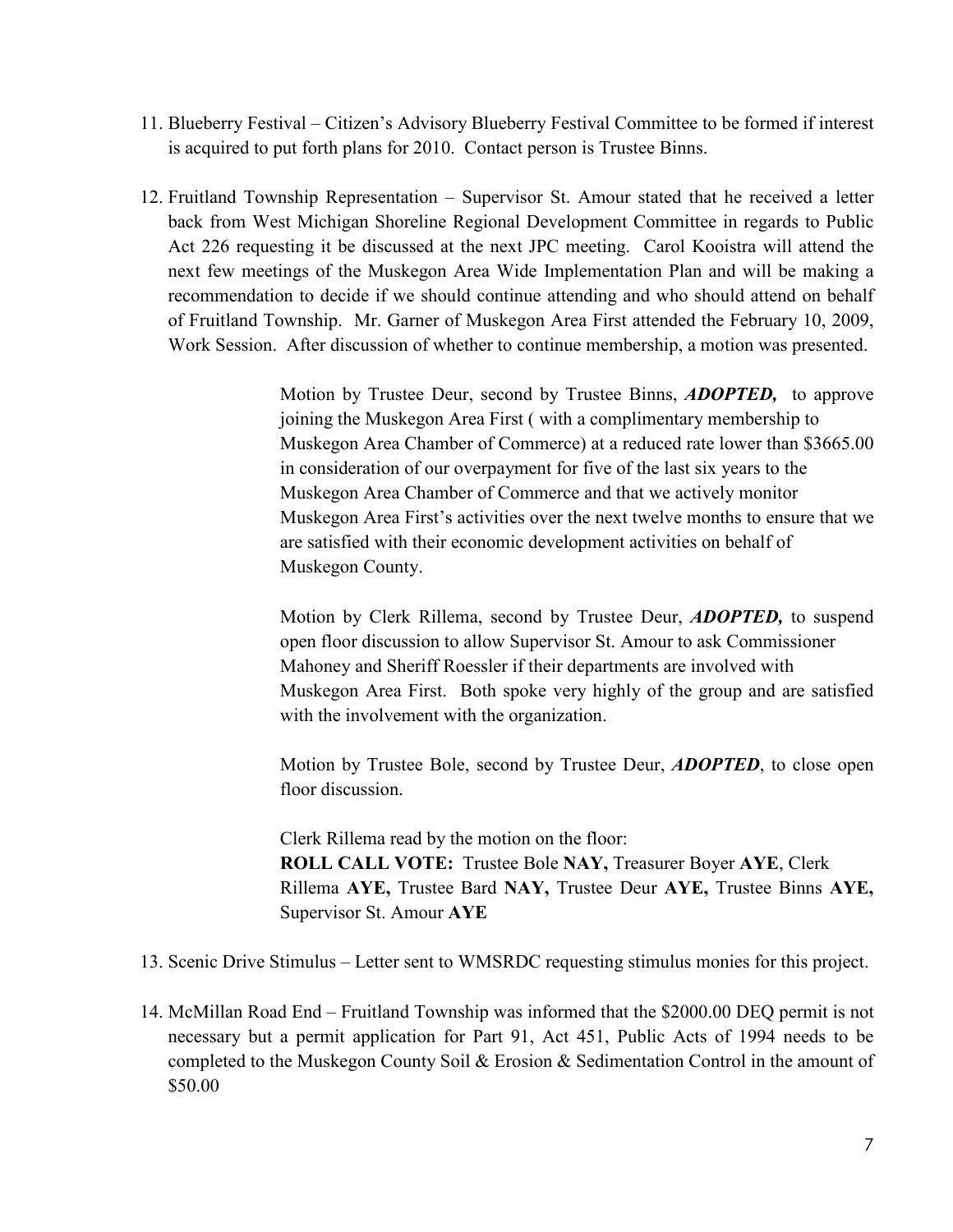Motion by Trustee Binns, second by Treasurer Boyer, **ADOPTED**, to approve \$50.00 for Part 91 and authorize Supervisor St. Amour to submit. ROLL CALL VOTE: Trustee Bole AYE, Treasurer Boyer AYE, Clerk Rillema AYE, Trustee Binns AYE, Trustee Deur AYE, Trustee Bard AYE, Supervisor St. Amour AYE

#### NEW BUSINESS:

1. West Michigan Coast Riders – Two members attended February 10 work session

 Motion by Trustee Binns, second by, ADOPTED, to approve West Coast Riders to hold their time trials with use of Nestrom Park on June 7, 2009, as outlined at our work session upon receipt of their insurance certificate and our Attorney approval. Upon Voice Vote: 7 AYES

- 2. Lamos Road End Place on the March 11, 2009 Work Session Agenda for future discussion
- 3. Passport Training Sally Garvey and Ericka DeCair to attend free seminar for passport training in Chicago Illinois on Monday, February 23, 2009. They will need hotel for Sunday evening and will be reimbursed for mileage and meal expense

Motion by Clerk Rillema, second by Trustee Deur, **ADOPTED**, to approve that Sally Garvey and Ericka DeCair attend the Passport Training Seminar in Chicago and that Fruitland Township pay for expense incurred in the amount of no more than \$300.00. ROLL CALL VOTE: Trustee Bard AYE, Trustee Deur AYE, Trustee Binns

 AYE, Clerk Rillema AYE, Treasurer Boyer AYE, Trustee Bole AYE, Supervisor St. Amour AYE

- 4. Land next to Cemetery No interest in purchasing at this time in the amount of \$7000.00.
- 5. Simonelli Road Supervisor St. Amour received permission at February 10, 2009 Work Session to contact Muskegon County Road Commission to inquire about driveway permits for this portion of the road.
- 6. 2745 Lorenson Road Attorney Eklund to keep Supervisor St. Amour apprised of upcoming pre-trial date regarding  $4<sup>th</sup>$  offense of ordinances at this address.
- 7. Street Light Hill Street at South Shore Drive Trustee Binns stated that it appears that a directional hood has been placed on this street light.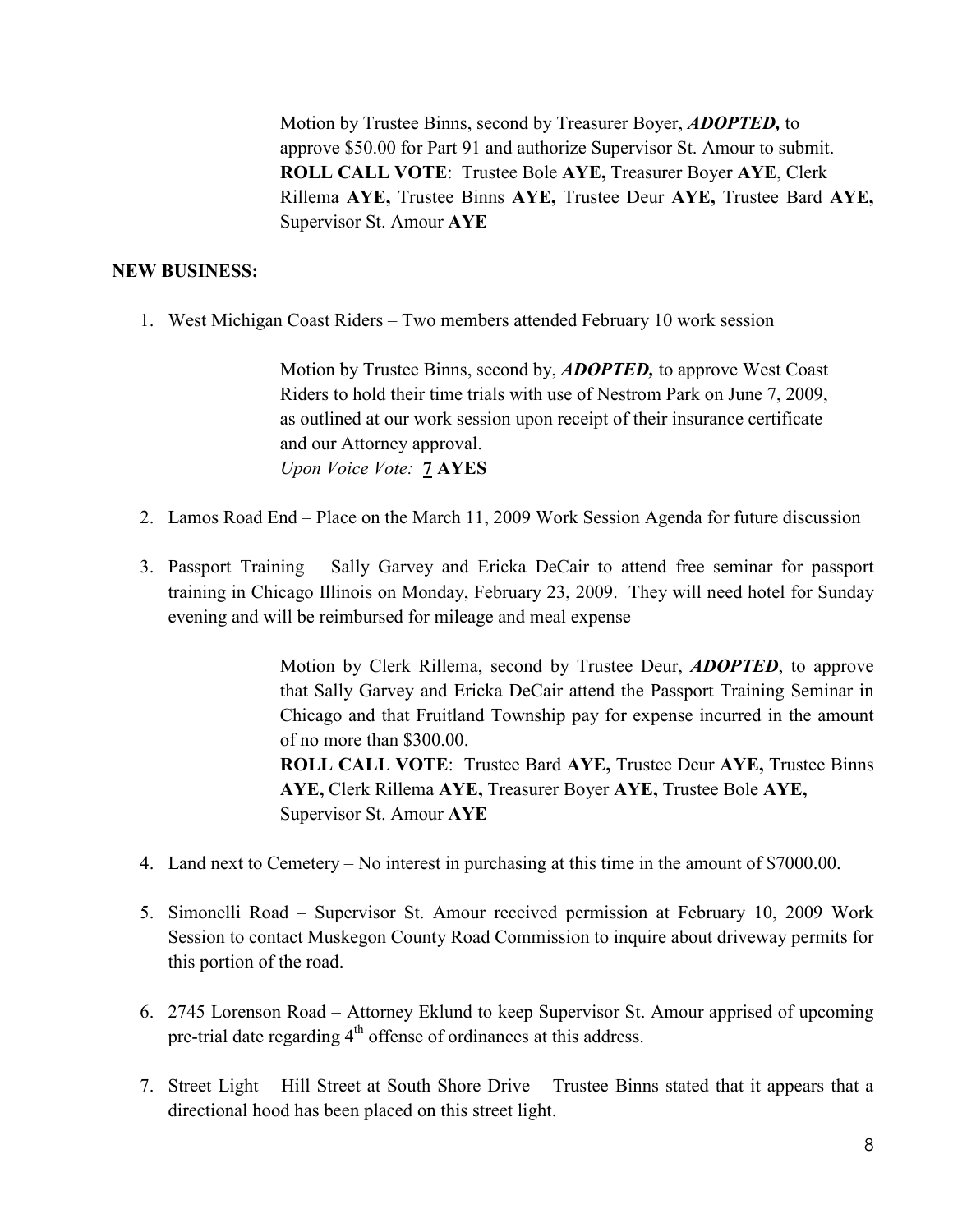8. Planning Commission Seminar Request – Don Sandel and Jan Deur to attend the Varnum Water Law Seminar in Grand Rapids on March 10, 2009 at a cost of \$40.00 each.

> Motion by Trustee Deur, second by Trustee Bard, **ADOPTED**, to approve that Don Sandel and Jan Deur attend the Varnum Water Law Seminar in Grand Rapids on March 10, 2009 at a cost of \$40.00 each per the Planning Commission request and reimburse mileage. ROLL CALL VOTE: Trustee Bard AYE, Trustee Deur AYE, Trustee Binns AYE, Clerk Rillema AYE, Treasurer Boyer AYE, Trustee Bole AYE, Supervisor St. Amour AYE

- 9. Parks & Recreation Commission Jurisdiction Supervisor St. Amour asked this Board to consider the listing provided of property to be placed under the jurisdiction of the Parks & Recreation Commission. After much discussion, Supervisor St. Amour will place on the March Work Session to review.
- 10. Planning Commission Enabling Act Article XIX, XXI, XXV and Article R15

Motion by Trustee Deur, second by Trustee Bole, **ADOPTED**, to pass Resolution 2009-02-04 #1. These recommendations from the Planning Commission are changes to Article XIX, Article XXI, Article XXV and Article R15. A public hearing was held Wednesday, February 4, 2009 regarding these changes. Copies of this Resolution will be included in the minutes of this meeting. ROLL CALL VOTE: Trustee Binns AYE, Trustee Deur AYE, Trustee Bard

 AYE, Clerk Rillema AYE, Treasurer Boyer AYE, Trustee Bole AYE, Supervisor St. Amour AYE

11. Planning Commission Neighborhood/Commercial – Article XI

Motion by Trustee Deur, second by Trustee Bard, **ADOPTED**, to pass Resolution 2009-02-04 #3. This recommendation from the Planning Commission is to amend Article XI. A public hearing was held Wednesday, February 4, 2009 regarding these changes. Copies of this Resolution will be included in the minutes of this meeting.

 ROLL CALL VOTE: Clerk Rillema AYE, Treasurer Boyer AYE, Trustee Bole AYE, Trustee Binns AYE, Trustee Deur AYE, Trustee Bard AYE, Supervisor St. Amour AYE

Supervisor St. Amour thanked the Planning Commission for its opportunity to work with the residents to finalize these resolutions.